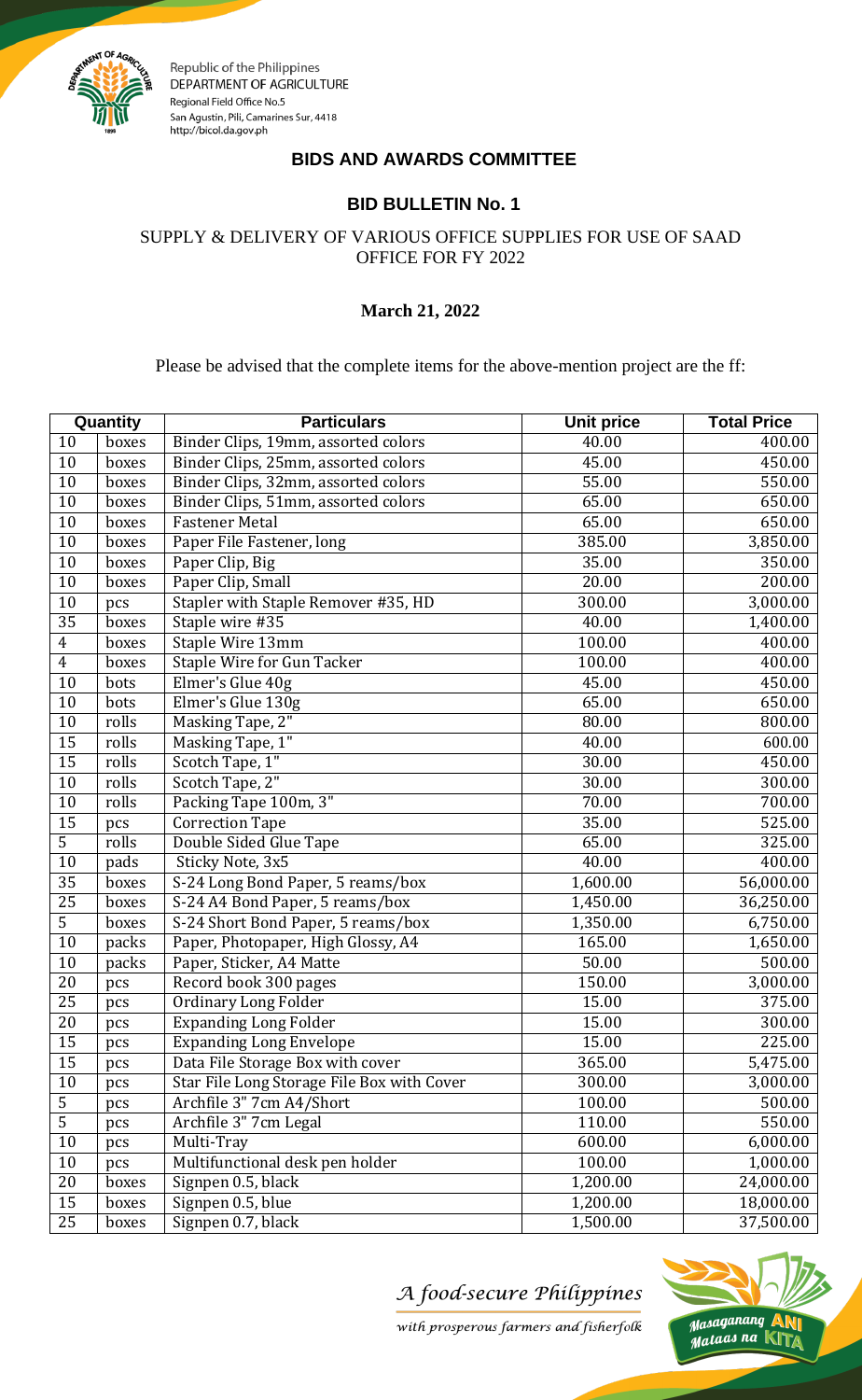

Republic of the Philippines DEPARTMENT OF AGRICULTURE Regional Field Office No.5 San Agustin, Pili, Camarines Sur, 4418 http://bicol.da.gov.ph

| <u> 15</u>     | <u>boxes</u> | Signpen 0.7, blue                      | 1,500.00           | 22,500.00   |
|----------------|--------------|----------------------------------------|--------------------|-------------|
| $\overline{5}$ | <b>boxes</b> | <b>Marker, Permanent, Broad, Black</b> | 480.00             | 2,400.00    |
| 5              | boxes        | Marker, Permanent, Broad, Blue         | 480.00             | 2,400.00    |
| 10             | pcs          | <b>Pencil Sharpener, HD</b>            | 300.00             | 3,000.00    |
| 25             | pcs          | Scissors, HD, big                      | 65.00              | 1,625.00    |
| 5              | pcs          | <b>Puncher, Large</b>                  | 185.00             | 925.00      |
| 15             | pcs          | <b>Retractable Cutter, small, HD</b>   | 25.00              | 375.00      |
| 15             | pcs          | Retractable Cutter, 18 5mm, HD         | 250.00             | 3,750.00    |
| 15             | pcs          | Ruler, Metal, 12"                      | 50.00              | 750.00      |
| 5              | pcs          | <b>Glue Gun, Small, HD</b>             | 250.00             | 1,250.00    |
| 20             | pcs          | <b>Glue Sticks, small</b>              | 15.00              | 300.00      |
| 5              | pcs          | Glue Gun, Big, HD                      | 350.00             | 1,750.00    |
| 20             | pcs          | <b>Glue Sticks, big</b>                | 20.00              | 400.00      |
| 20             | pcs          | Kyocera TK-7120                        | 12,000.00          | 240,000.00  |
|                |              |                                        | <b>GRAND TOTAL</b> | P500,000.00 |

 The Secretariat is hereby directed to inform all prospective bidders for the concerned project and post a copy of the same in the designated Bid Bulletin Board, PhilGEPS and in the agency website.

## **LUZ R. MARCELINO**

 RTD for Operations Chairman, Bids & Awards Committee

*Sample of the Embossed Printing of Title and SAAAD Logo*





with prosperous farmers and fisherfolk